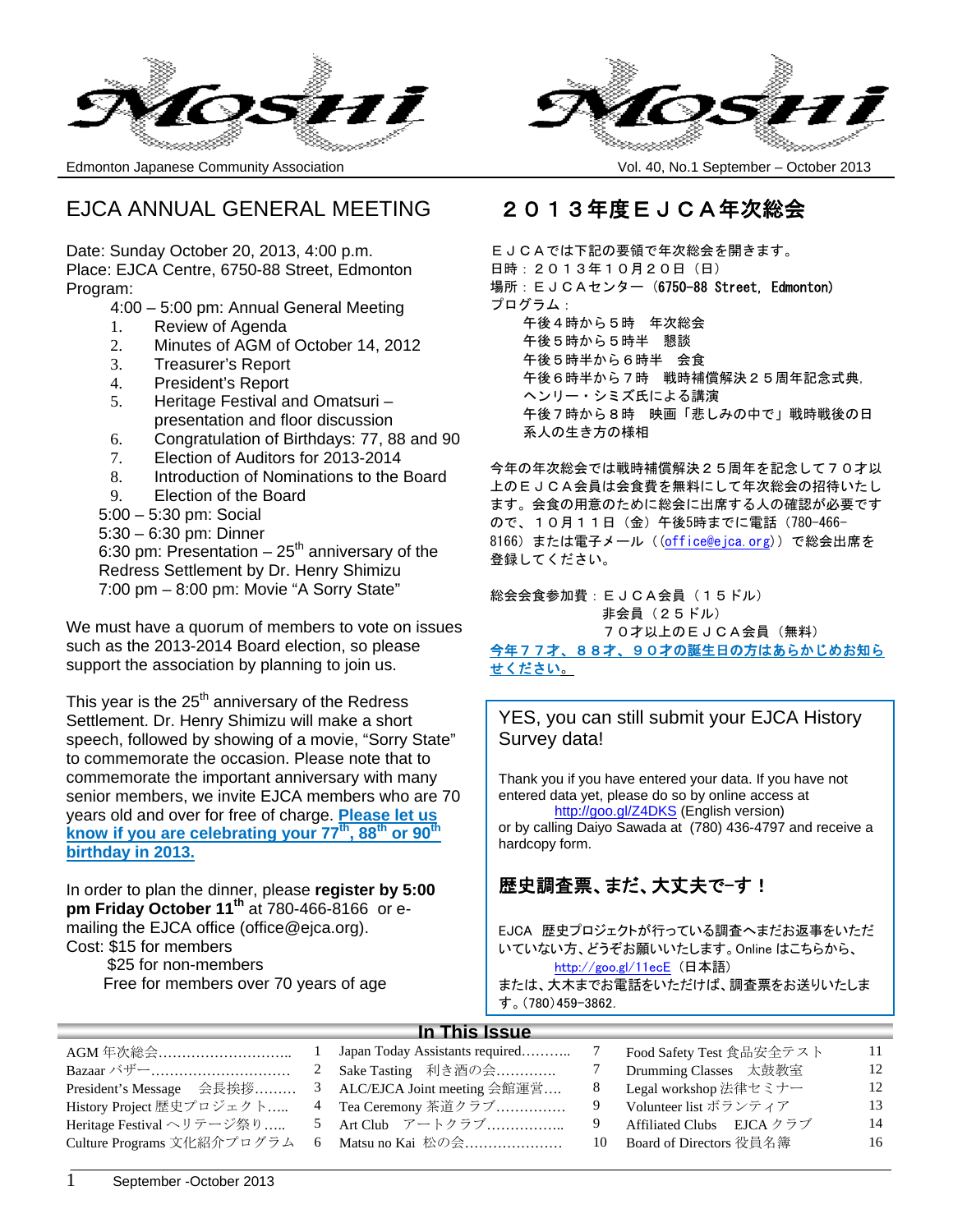# **EJCA Fall Bazaar**

## **Saturday, November 2, 2013 11:00 am – 2:30 pm At EJCA Centre, 6750 88th Street, Edmonton**

Many kinds of Japanese lunch to enjoy Mochi and Oshiruko Japanese and other items at sale's tables Finish your Christmas shopping here Buy special items at a Surprise Silent Auction COME OUT and HAVE FUN!

Please note that the time has been extended to "11 am to 2:30 pm". Lunch section will open at 11:30 am.

#### Can you donate:

| <b>TIME?</b>                       | Date                                 | Volunteers |
|------------------------------------|--------------------------------------|------------|
| Mochi making                       | October 8 and 9                      | 3 each     |
|                                    | Preparation of food November 1 and 2 | 20         |
| Sales item collection and pricing, |                                      |            |
|                                    | week of Oct. 28                      | 6          |
| Food sales                         | November 2                           | 8          |
| Sales table                        | November 2                           | 8          |
| Silent auction                     | November 2                           | 3          |
| Bake sale table                    | November 2                           | 6          |
| Food/tea server                    | November 2                           | 6          |
| Kitchen cleaning                   | November 2                           |            |
| Photographer                       | November 2                           |            |
| Report writer for Moshi Moshi      |                                      |            |

**IDEAS?** Any ideas for making this event our best-ever bazaar, please let us know.

**BAKING?** Baked goods and Japanese food items for sale can be brought the centre from 10:00 to 10:45 am. The bake sale is really popular and we always sell out quickly. All kinds of donations would be much appreciated!

**SALES ITEMS?** New or lightly used items will be accepted. Any Japanese items are especially popular. Please look around! Items you do not require could be valuable items for others! Please leave items at EJCA by October 28. Arrangements can be made for pick unp.

**SILENT AUCTION?** Do you have anything that has real value and too good to put on a sales table? Kimono, art works, pottery, restaurant certificates, etc.

If you can donate any of above items, please contact Cathy Tennant 780 436-6291, tennant@shaw.ca (in English) or Sanae Ohki 780-459-3862, sanaeohki@shaw.ca (in Japanese).

We will have a few tables for rent again this year. The table will be rented on a first come first serve basis at \$20 per table.

### EJCA 秋のバザー 2013 年 11 月 2 日(土)11 時ー2 時 30 分 EJCA センター、6750 88th Street, Edmonton

恒例のバザーです。ご家族やお友達とお楽しみください。大人 気の幕の内弁当、かき揚げうどん、すし弁当、カツカレー、そ の他いろいろ。手作りの和菓子、お餅、洋菓子、お汁粉、お惣 菜、おいしいですよ!

クリスマス・プレゼント用に日本の物や本はいかがですか?掘 り出し物がいっぱい!そして今年も"びっくりオークション "でお得なお買い物をどうぞ。

今年は 11 時から 2 時 30 分になりました。食べ物のホールは 11 時 30 分に開きます。バザーのために次のボランティアを募集 しいています。

|           | お餅つき        | 10月8日と9日 | 3人ずつ       |
|-----------|-------------|----------|------------|
| $\bullet$ | 調理と詰め合わせ    | 11月1日と2日 | 全部で 20人    |
|           | 品物の整理値段付け   | 10月28日の週 | 6人         |
| $\bullet$ | お弁当などの販売    | 11月2日    | $8+$       |
| $\bullet$ | 品物の販売       | 11月2日    | $8\lambda$ |
|           | サイレントオークション | 11月2日    | 3人         |
|           | ベークセール      | 11月2日    | 6人         |
|           | 食べ物、お茶サービス  | 11月2日    | 6人         |
|           | 後片付け        | 11月2日    | 4人         |
|           | 写真係         | 11月2日    | 1人         |
|           | もしもしへ報告     | 11月2日    | 1人         |
|           |             |          |            |

Baked Items: 和洋菓子、パン、お惣菜、などの寄付をお願い いたします。当日 10 時から 10 時 45 分までにお届け下さい。

Sales Items: 新品、またはあまり使っていない不要の物がお ありですか?日本のものは特に人気があります。

Silent Auction: Sales に出すには高価すぎるものは Silent Auction にかけます。着物、帯、美術工芸品,陶器、レストラ ン商品券など人気があります。

今年も、個人の Sales 用のテーブルを用意します。1 ヶ所\$20 です。希望された順に受け付け、いっぱいになり次第、締め切 ります。

お手伝いをいただける方:日本語での連絡や質問は大木早苗 〔780-459-3862〕sanaeohki@shaw.ca までお願いいたします。

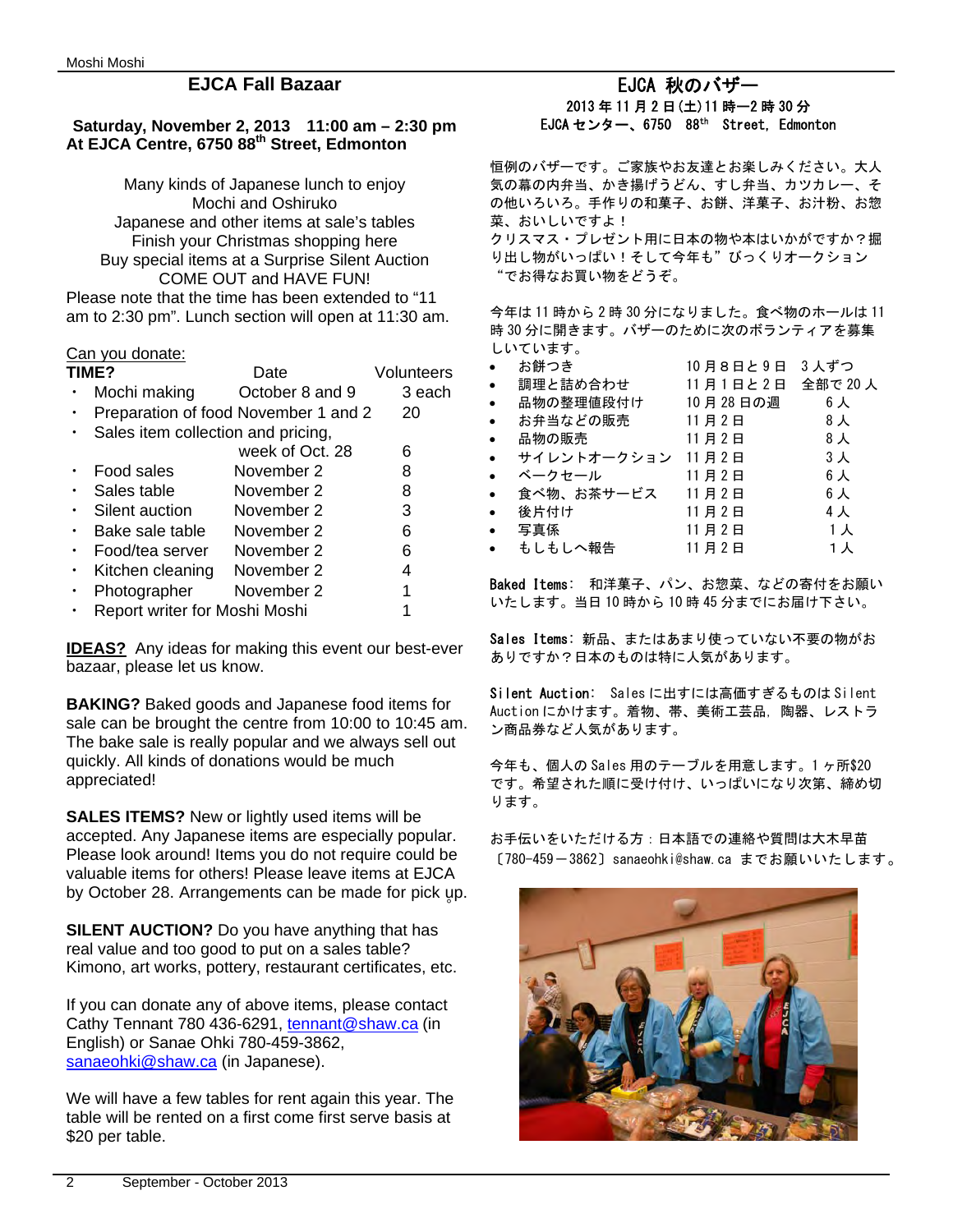# **PRESIDENT'S MESSAGE**

by Cathy Tennant – Past President

I hope you are all enjoying this wonderful extended summer!

It was a beautiful August long-weekend for the **Heritage Festival**. This was apparently a recordbreaking year for food sales with many pavilions selling out. Japan Pavilion's menu was a popular one and sold out by mid-afternoon on Monday. Everyone enjoyed the demonstrations, performances, displays, photo booth, origami table and sales areas! Many thanks to Pavilion Chair-John Priegert; Kitchen Manager-Scott Sutton; Kitchen Assistants-Dave Mueller and Bruce Robertson; Volunteer Coordinator-Keiko Marumo; Performance Coordinator-Carol Brandly; Non-Food Co-coordinator-Keiko Oba; and especially all the volunteers who helped before, during and after the festival. Congratulations on a successful year!

The months have flown by and it is almost time for the **EJCA AGM on Sunday October 20<sup>th</sup>.** At the AGM we will be electing directors to the Board for the 2013/2014 term. We hope many of you will come out to participate in the AGM, and to meet the current board members and the individuals who have been nominated to join the board.

This year commemorates the **25th Anniversary of Redress**, which was not only an historic event for the Japanese Canadian community but impacted all Canadians.

Following the AGM Dinner, we will have a presentation by Dr. Henry Shimize and "A Sorry State" a 45-minute film by Mitch Miyagawa which premiered at the Edmonton International Film Festival.

In "A Sorry State," Mitch witnesses how his parents, stepparents and others have dealt with their painful pasts, as some choose to ignore, some to forgive and some to remain bitter. In addition, he discovers a worldwide wave of official government apologies, and delves into Canada's latest attempts at reconciliation.

The **EJCA Annual Bazaar will be held on Saturday November 2nd** (hope the weather stays nice). The bazaar is a fun social that is one of the main fundraisers that enables EJCA to provide programs/events throughout the year. Volunteers and donations are always appreciated.

# 会長挨拶前会長 キャッシー・テナント

今年のヘリテージ・フェスティバルは天気に恵まれ、空前の人 出でした。日本館でも食べ物は人気があり、フェスティバル最 終日の午後早くには総て売り切れてしまいました。食べ物の他 に工芸品の展示即売、浴衣を着せて写真を撮る写真館、ウチワ と栞に名前を書く書道、琴の演奏、戸外のさまざまな演技、等 たくさん用意をしました。これだけ内容のある日本館をフェス ティバルの三日間運営するには、とてもたくさんの人達の参加 が必要です。今年も日本館全部の運営の責任者ジョン・プリガ ート、食べ物の責任者スコット・サットン、デーブ・ミュラー、 ブルース・ロバートソン、ボランティアの責任者ケイコ・マル モ、演技演奏の責任者キャロル・ブランディー、文化関係の展 示・催し物の責任者大場恵子を始めとして、いろいろな方達が 日本館の用意、当日の仕事に参加しました。毎年思いますが、 これだけのいろいろな人達、グループが協力して行うヘリテー ジ・フェスティバルの日本館は本当に素晴らしいです。そして このような幅広い人達の協力を可能にするEJCAの活動を誇 りに思います。

10月20日のEJCA年次総会ではEJCA役員会役員の選 出をおこないます。また今年は戦時補償解決 1988 年から25 周年にあたり、総会では会食の後にヘンリー・シミズの戦時補 償に関する講演、ミッチ・ミヤガワ監督の映画「悲しみの中 で」を鑑賞します。ミッチ・ミヤガワが間近に見た両親や親し い人達の戦時・戦後の経験にどのように対処したかを映画にし ています。映画は近年増加してきた世界各国の正式な謝罪にも ふれています。

11月2日(土)にはEJCA恒例のバザーを開きますのでお 忘れなく。バザーは会員の交流の機会ですが、同時にEJCA の募金活動の一部です。皆様からバザーで販売するもの、ベー クセールなどの寄贈をお願いします。

#### **Opportunity to Help EJCA at AGM!**

EJCA requires three kitchen helpers at AGM, Sunday, October 20, 5 pm – 8 pm for preparation of tables and cleanup of the buffet dinner.

As this is a special event where members prefer to attend the event, honorarium of \$50 per person will be paid. If you can help EJCA, please leave your name at the office (780) 466- 8166.

## 年次総会でのお手伝い おねがいします!

10 月 20 日(日) の年次総会夕食の準備と後片付けをして いただく方 3 名が必要です。5 時から 8 時まで。会員皆が 総会に参加したいので、特別な場合として、お手伝いの方 お一人に\$50ずつ謝礼をいたします。お手伝いいただける ようでしたら、Office へお電話をください。(780) 466-8166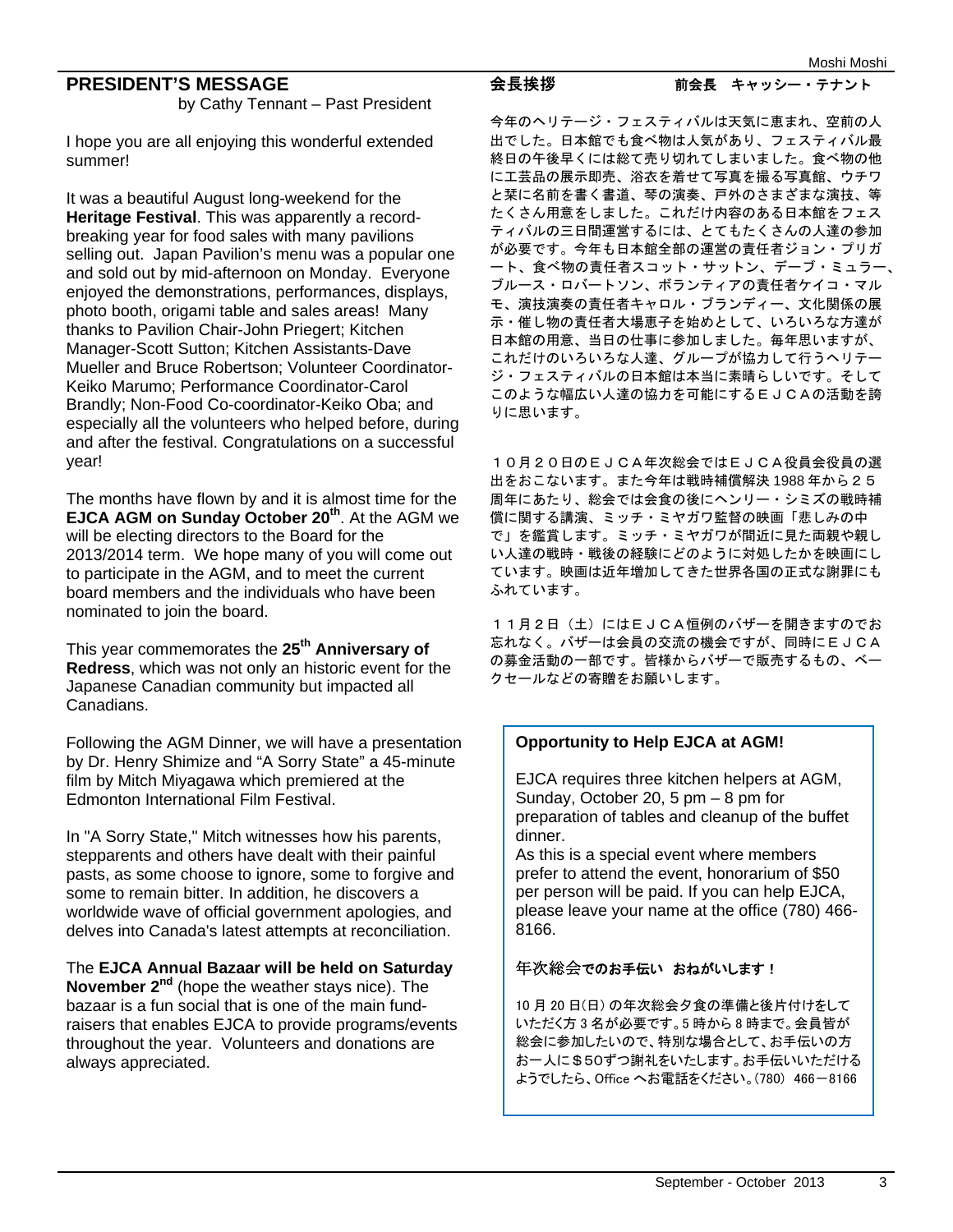# **History Project Update** Cathy Tennant

We are just about to finish Phase 2 of the EJCA History Project. In Phase 2, the committee added new information from 1994 forward. All the information, documents and pictures will be catalogued so they are easily accessible. Phase 1 Summary Report will be updated.

One very interesting result of this phase was the collecting of almost all the Moshi Moshi publications from 1977 to 2013. It is an amazing history of the evolution of the EJCA: chronicling the special events related to redress, our partnership with Argyle Community League, the change from a Japanese-Canadian membership base to a multi-cultural membership, the development of events and activities from three annual events to monthly EJCA and community-partnered events, the growth of affiliated clubs/groups from 7 to 22, and the gradual increase in the utilization of the building. The archives of the Moshi Moshi in pdf can be looked at in the EJCA library on a DVD and in hard-copy.

The committee is currently conducting the EJCA 2013 Survey of Japanese Heritage in the Edmonton Area. We are aiming at collecting 400 returns but are still short of over 100 returns. This means there are many individuals who have the survey but have not filled it out yet and many, many more who are not aware of the survey. So, once again, we are asking for your help to spread the word about the survey, to take the time to fill it out if you have been putting it off, and to remember to have/help your children and grandchildren fill out the survey.

## **HISTORY PROJECT SURVEY - "EARLY BIRD" DRAW**

All those who had completed the survey by August 15, 2013 and provided contact information were entered into a draw. Numbers were assigned randomly to the survey participants and then the winning numbers were drawn by an on-line random selection program.

The lucky winners of the \$50 gift certificates were: Toshiyuki Sugiyama Kobe Bistro Nobuko Kin Sushi Wasabi Mieko Fedrau **Banzai** Kana Kin Mikado

Congratulations and thank you for completing your surveys early!

# EJCA 歴史プロジェクト キャッシー・テナント

EJCA 歴史プロジェクト委員会はもうすぐ EJCA 歴史プロジェク トの第二段階を終了します。第二段階では1994年以降の情 報も加えます。これまで集めた情報、書類、写真は将来誰でも 閲覧できるように現在整理しています。

第二段階のプロジェクトの一つとしてEJCAニューズレター 「もしもし」を1977年の創刊号から2013年まで集めて pdf文書にしました。いくつかまだ見つからない号がありま すが、ほぼ完全な収集です。近い将来、この収集をEJCA図 書館でDVDと印刷物として会員が閲覧できるようにする予定 です。この収集をみるとEJCAがこの40年近くの間に大き く変化発展してきたことがよくわかります。

EJCA 歴史プロジェクト委員会は現在「2013年エドモント ン地区における日本人・日系人に関する調査」を行っておりま す。皆様のご協力で270の回答がありましたが、400の目 標までまだ達しておりません。まだ未回答の皆様のご協力をあ らためてお願いいたします。

#### EJCA歴史プロジェクト回答者のレストラン商品券当選者

2013年8月15日までに歴史プロジェクトの調査票を回 答した方のなかからオンラインの無差別抽選プロラムを使用 して当選者を決定しました。当選者は次の皆様でした。

- トシユキ・スギヤマ 神戸ビストロ ノリコ・キン アンチャン 寿司わさび ミエコ・フェドロー ばんざい カナ・キン ミカド
- Did you attend the EJCA Christmas Party in 1988? The invitation was copied from the Moshi Moshi – Vol.

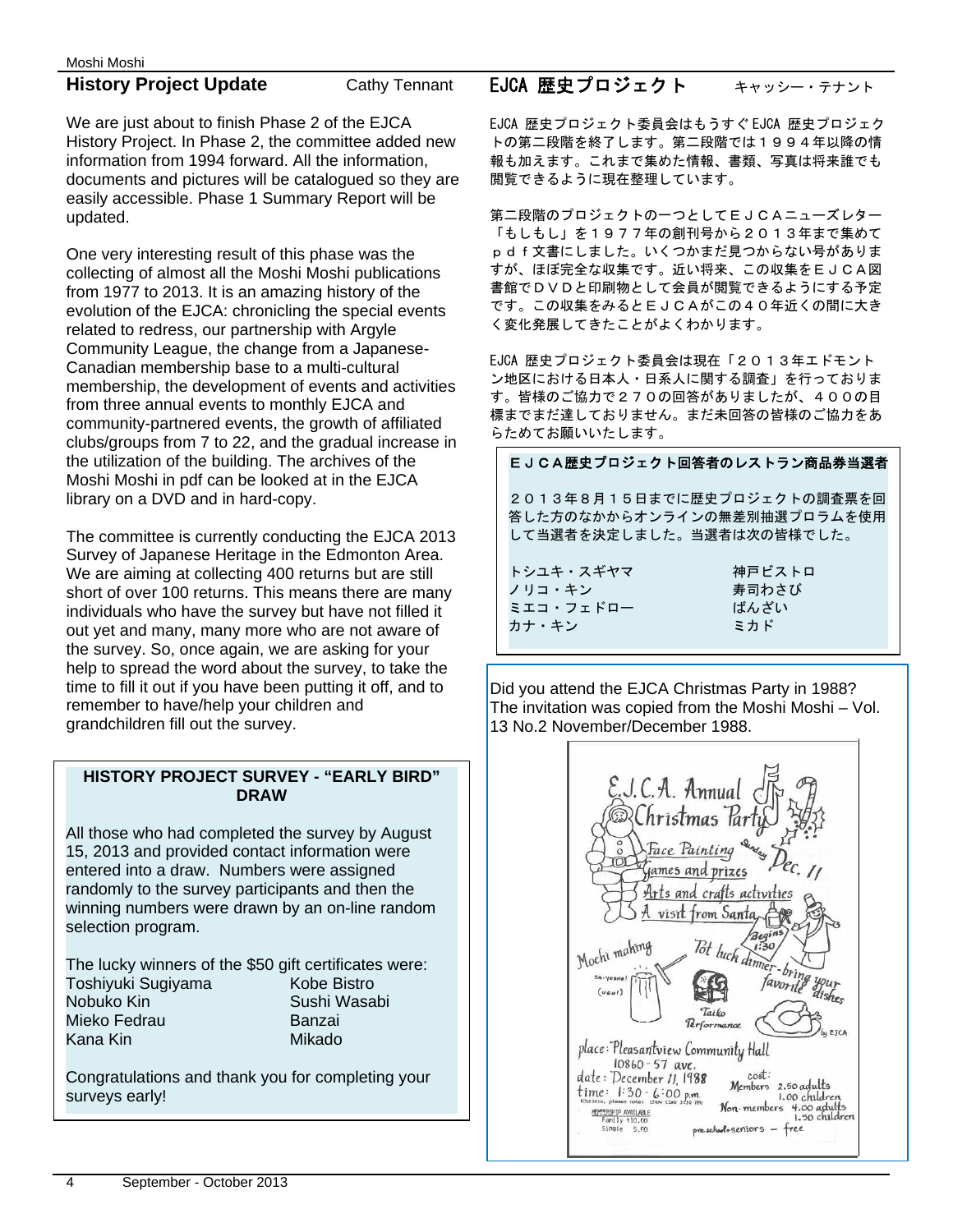## **2013 Heritage Festival** by Keiko Marumo 2013 Japan Pavilion Volunteer Coordinator

For this year's Heritage Festival, we had nearly 150 people who donated their time and energy to help make this year's festival a success!

Training Day was held on Saturday, July  $27<sup>th</sup>$  at the EJCA Centre, from 10am to 12pm. This was the fourth year the Japan Pavilion held training sessions and we had over 40 volunteers who showed up. Kitchen volunteers were trained on safety and sanitation, using the food safety manual for events. Craft volunteers were presented with the items that they would be selling and were taught how to provide customer service to visitors. Photo booth volunteers learned how to dress people in yukata in a proper and efficient manner and how to fold the yukata afterwards.

The Heritage Festival set-up was on Friday, August  $2<sup>nd</sup>$ . With over 20 volunteers helping load items at the EJCA, the shift was done on time. This was the first year where the larger items were kept in a storage unit near the Centre. This made it easier to load all the flooring and the torii gate. The pavilion set-up at Hawrelak Park also ran smoothly with the help of over 25 volunteers. The kitchen, craft and photo booth tents were ready to go by the end of the set up and the volunteers enjoyed a supper of pizzas!

The Heritage Festival took place from August  $3<sup>rd</sup>$  to August  $5<sup>th</sup>$  and we had many volunteers from different clubs, schools and associations. There were also many who brought friends and family to help!

The kitchen was very successful in selling the food! Having the okonomiyaki and karaage mixtures prepared ahead of time greatly reduced the number of volunteers needed in the kitchen as well as reduced the time needed to prepare the menu items. The chicken karaage and the soumen noodles were once again a very popular menu item! The kitchen was sold out of food by 5pm on Monday August  $5<sup>th</sup>$ !

The crafts tent items also sold well! The fans were a popular item and visitors were encouraged to have their name inked on the back at the calligraphy table. The ceramics and the crane earrings also sold very well. The cultural demonstrations held inside of the crafts tent drew in the crowds, particularly the koto and shakuhachi duo performances and the bonsai table. Visitors were also enticed to try out the kendamas and take a turn at folding origami. The craft volunteers were always gracious and welcoming!

In the photo booth, the summer and autumn vinyl backgrounds attracted visitors into getting dressed in yukata. Many families came to have their photo taken and were pleased with the short wait times. The yukata dressers were fantastic with getting people dressed quickly and made everyone look great! The photographers were artistic with how the visitors posed and made sure to snap a great photo!

Tear down for the Japan Pavilion was done early and efficiently with the help of many volunteers staying behind from their last shift to help out. Even at the end of the long weekend, spirits were still high and everyone was still having a great time!

I would like to thank everyone who donated materials, time, effort and energy into helping make this a wonderful festival! I hope to see you all again next year!

ヘリテージ・フェスティバル ケイコ・マルモ ボランティア・コーディネーター

今年のヘリテージ・フェスティバルの日本館は150名近くの ボランティアが参加して、楽しく大成功のうちに終了しました。

日本館の具体的な準備は7月27日のボランティアの訓練ワー クショップから始まりました。朝10時から正午まで40人の ボランティアが食べ物の衛生管理について学び、工芸品の説明、 販売のコツ、写真館でお客に浴衣を着せて写真を撮る方法など を練習しました。

日本館の設営は8月2日(金)に20名のボランティアが行い ました。今年は鳥居などの大きなものはセンターの近くの倉庫 に保管してあったので、資材をヘリテージ・フェスティバルの 会場のホーリロック公園まで運搬するのが楽になりました。

8月3日から5日までの三日間のヘリテージ・フェスティバル は天気に恵まれてものすごい人出になりました。お好み焼きと 唐揚げは既にセンターで材料の下ごしらえをしていたので大変 スムースに料理が出来ました。月曜の午後までに総ての食べ物 を完売しました。

日本館内の工芸品売り場ではウチワと栞に名前を毛筆で書いて あげるのが好評です。ただモノを売るだけではなく、これに付 加価値をつけることが好評の原因です。根付け、イヤリングも 総て会員の手作りです。また日本館内に畳の部屋を造り、琴と 尺八の演奏をしました。日本伝統のおもちゃ、けん玉も実演販 売しました。

この数年、日本館で人気の写真館を今年も設置しました。浴衣 を着て日本の景色を背景に写真をとり、その場で現像します。 とても人気があり、友達、家族がみんな浴衣を着て写真を撮り ます。素早く浴衣を着せてポーズをつけるには特別な才能が必 要です。毎年の経験でとても上手になりました。

このように日本館では日本の伝統文化を食べ物、工芸品、音楽、 武術などを通して実際に経験できるように工夫をしてきました。 このような努力が日本館の人気を毎年持続してきた原因です。

フェスティバルの最終日の夕方、日本館の展示と台所を整理し て、資材をセンターに運搬して保管しました。これも長年の経 験からとても手際よく行い、日本館の有終の美を飾っています。 ボランティアの皆様、また来年お会いしましょう。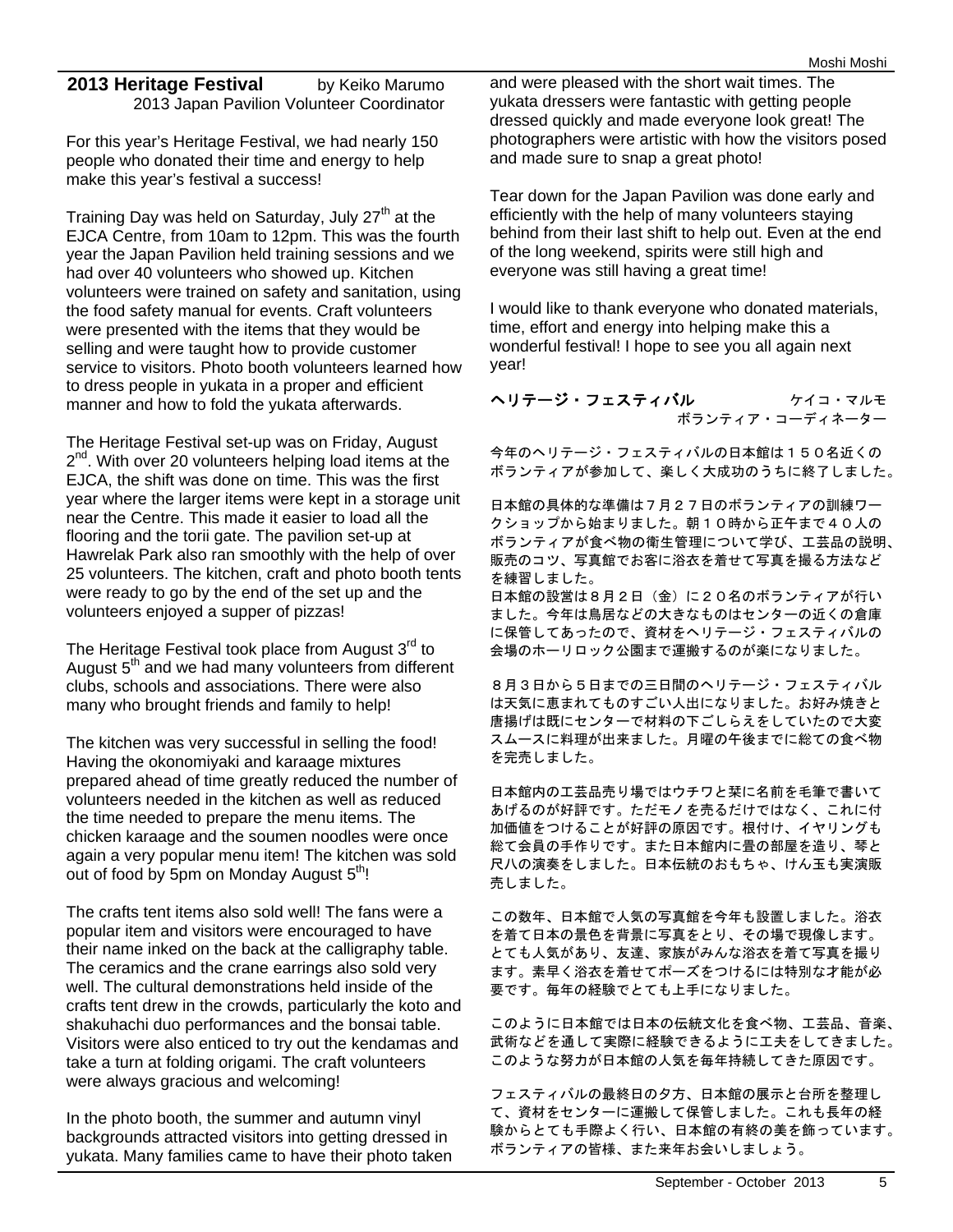# **EJCA Culture Programs Activities in 2012-2013 and Opportunities for Your Contributions**

By Sanae Ohki

EJCA Culture Programs were established in 2006 to provide Japanese culture to EJCA members and to Canadians in general. Needs for such programs have been growing over years. Just in one year from July 2012 to June 2013, Culture Programs held 54 sessions which attracted 3,500 people.

1. Japan Today – for Grade 8 junior high school students

A total of 35 sessions were held and over 1,600 students visited EJCA Centre to learn the Japanese language, social topics, Japanese toys, kimono, and karate. There were 12 presenters and assistants under program director, Yukiko Nagakura. Up to March 2013, the Japanese Government provided a financial support. But since April 2013, EJCA has been providing money for the program. Each attending school also pays fees. We are applying to the Community Developing Grant available from Alberta Culture.

- 2. Explore Japan for Grade 10 high school students Two full-day sessions were held in November 2012. A total of 280 students from nine high schools attended. EJCA was the key member of the event providing presenters, equipment, and Steering Committee members. Both the Japanese Government and Alberta Culture provided a financial support to the program.
- 3. Culture presentations at schools and summer camps

At two schools, we had full-day Japanese culture presentations for Grade 8 students. About 360 students attended in all. Calligraphy, tea ceremony, karate, taiko, origami, kimono, and the Japanese language were presented.

At two summer schools, karate, origami and calligraphy were presented. 75 children attended.

4. Culture presentations at communities and private functions

Ten events including Awaodori (Japanese folk dance), flower arrangements, tea ceremonies, calligraphy, and a variety of Japanese culture were presented at community meetings and private functions. Roughly 1,200 people attended these events.

- 5. Translations and private tutoring services Seven services were provided. Japanese language teachings have been held as an ongoing program.
- 6. EJCA Japanese language classes Culture Programs members were the instructors for three levels of Japanese language classes that have been held at the EJCA Centre since 2010. Over 20 EJCA members attended in each session.

For September 2013, the Culture Programs will present:

- An origami workshop at the annual conference of the Alberta Museums Association
- A flower arrangement workshop at the Lacombe & District Rikubetsu Friendship Society
- A tea ceremony at the Stony Plain Library

The same levels of services are expected to be provided by the EJCA Culture Programs in the period from July 2013 to June 2014. To do so, the Culture Programs will require many members who are willing to present a variety of Japanese culture to the public. Please join the team and work together. People with the following skills and any other aspect of Japanese culture are encouraged to join us. Please contact Sanae Ohki at sanaeohki@shaw.ca.

Tea ceremony, flower arrangement, origami, calligraphy, karate and other martial arts, taiko, interpretation/translation, language instruction, Japanese instruments, cooking, Japanese dance, kimono, storytelling, and general culture presentation.

# 2012/13 年度EJC日本文化プログラムの報告 大木早苗

- 1. **Japan Today**(中学二年生向け日本文化紹介プログラム) 全部で35回、約 1,600 人の中学二年生がEJCAセンタ ーに来て、ジャパン・ツデイに参加しました。このプルグ ラムで紹介するのは日本語、日本のおもちゃ、きもの、空 手、日本の社会等です。これらの日本文化紹介では生徒が 実際に自分たちでいろいろことを体験できるようにしてあ ります。12人の講師がプログラム・コーディネーターの 長倉由紀子さんのもとでそれぞれの日本紹介プログラムを 担当しました。2013年3月までは日本政府の資金援助 がありましたが、それ以降はEJCAが資金援助をしてい ます。また参加校は参加費を払います。現在、アルバータ 州文科省のコミュニティー発展プログラムに援助を申請中 です。
- 2. **Explore Japan**(高校一年生向け日本文化紹介プログラ ム)

二日間のプログラムを2012年11月に行い、全部で 280人の高校一年生が参加しました。EJCAが中心 的な役割を担い、講師、資材、プログラム運営委員会の 委員を提供しています。日本政府とアルバータ教育省か らの資金援助があります。

3. 学校、夏のキャンプなどでの日本紹介

二校で一日ずつの日本文化紹介プログラムを開催し、3 60名の中学二年生に書道、茶の湯、空手、おりがみ、 きもの、日本語の紹介をしました。また二つの夏のキャ ンプで75名の子供達に空手、おりがみ、書道の紹介を しました。

- 4. コミュニティーグループと個人的な会合で日本文化紹介 エドモントンのいろいろなコミュニティーグループや個 人的な会合で全部で10回、阿波踊り、生け花、茶の湯、 書道その他の日本文化の紹介をしました。参加した人は 全部で約 1,200 人です。
- 5. 日本語翻訳、日本語個人レッスン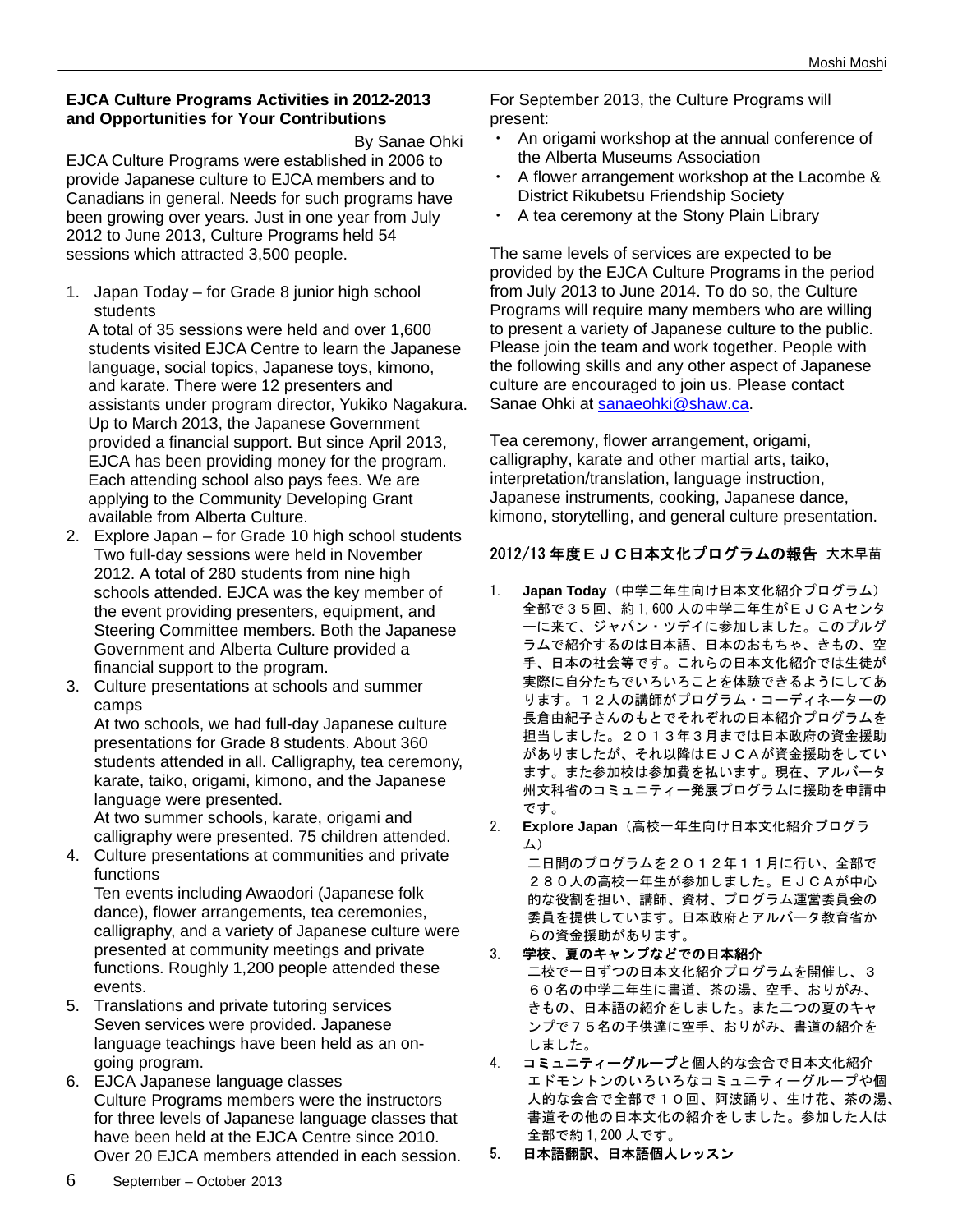七回このようなサービスを提供しました。日本語個人レ ッスンは一回だけでなく継続したものです。

- 6. EJCA日本語レッスン 成人向けの三つのレベルの日本語レッスンをEJCAセ ンターで行いました。常に20名あまりのEJCA会員 がレッスンをとっています。
- 2013年9月には次の活動予定があります。
	- アルバータ博物館協会の年次会議でおりがみのワー クショップ
	- ラコーム・陸別友好協会で生け花のワークショップ

#### **Japan Today Assistants wanted!**

We expect to receive approximately 30 groups this school year from January to early June 2014. The number of students is ranging from 30 to 60 per session. Assistants can work when they are available. It will be a fun and rewarding experience for you. If you are interested, please contact Yukiko Nagakura at ynaga@shaw.ca

| Time:                                               | Mondays and Tuesdays                                 |  |  |  |
|-----------------------------------------------------|------------------------------------------------------|--|--|--|
|                                                     | Morning session: 9:45 - 11:45                        |  |  |  |
|                                                     | Afternoon session 12:30 - 2:30                       |  |  |  |
| Place:                                              | <b>EJCA Centre</b>                                   |  |  |  |
| Responsibilities: Preparation and packing-up of the |                                                      |  |  |  |
|                                                     | stuff used and assistance for hands-on               |  |  |  |
|                                                     | activities of the Social Studies session             |  |  |  |
|                                                     | Honorarium: \$40.00 per session                      |  |  |  |
|                                                     | <b>Qualification:</b> EJCA member and having working |  |  |  |
|                                                     | permit in Canada                                     |  |  |  |

## **Kikizake – Sake Tasting Party!**

We are very excited to organize our first sake tasting (kikizake) party!

We are planning to serve at least six different kinds of sake including one nigori-zake (unfiltered sake). The only certified sake specialist in Edmonton, Chris Maybroda will lead us through the wonderful but yet somewhat unfamiliar world of sake. Appetizers will be also served.

## **Date: Saturday November 30, 2013 Time: 7:00 p.m. Place: EJCA Centre, 6750-88 Street, Edmonton**

Cost: \$45 for EJCA members \$55 for non-EJCA members Attendees will receive 15%-OFF coupons from Sherbrooke Liquor Store to purchase sake that were introduced at the event. Please sign up and pay for the ticket by **November 15,** 

**2013**. To sign up, please email to office@ejca.org.

ストーニープレイン図書館で茶の湯

EJCA日本文化プログラムでは2013-14年度も前年度 の同じ程度の活動を予定しています。次のようなことの出来る 方はどうぞ講師としてご参加ください。

茶道、生け花、おりがみ、書道、空手そのたの武術、太鼓、日 本語通訳・翻訳、日本語教育、和楽器、日本料理、日本舞踊、 着物の着付け、日本の物語、その他日本文化一般。

興味のあるかたは大木早苗(sanaeohki@shaw.ca) までご連絡 ください。

## Japan Today アシスタント募集

今年度は 2014 年 1 月から 6 月初旬にかけて、約 30 回の Japan Today の開催を予定しています。一回の生徒数は 30 名から 60 名です。ご都合のつく日に仕事ができます。カナダの中学生に 日本文化に触れる楽しさと喜びを提供する現場の仕事は充実感 のある体験となります。申し込み前に Japan Today を見学する こともできます。

開催日時: 月曜日と火曜日

- 午前の部: 9:45 11:45 (実働時間 9:10 11:55)
- 午後の部:12:30 2:30 (実働時間 11:50 2:40)

# 開催会場: EJCA 会館

- 仕事内容: 社会科セッション会場設営と片付け、および浴衣、 折り紙などの手伝い 謝礼 一回 40 ドル
- 資格 EJCA 会員、カナダで仕事をする資格がある方。

お問い合わせ:長倉由紀子 ynaga@shaw.ca

## 第一回利き酒パーティーのお知らせ

EJCAでは次の要領で第一回利き酒パーティーを開きます。当 日はエドモントンでただ一人の認定利き酒師クリス・メイブロー ダが日本酒の案内をします。酒の肴もあります。

日時:2013年11月30日(土曜)午後7時から 場所:EJCAセンター 6750-88 Street, Edmonton 参加費:EJCA会員 \$45 非会員 \$55 参加者にはSherbrook Liquor Storeの15%引き割引券を贈呈し ます。参加希望者は11月15日までにEJCAオフィス (office@ejca.org) までお申し込みください。

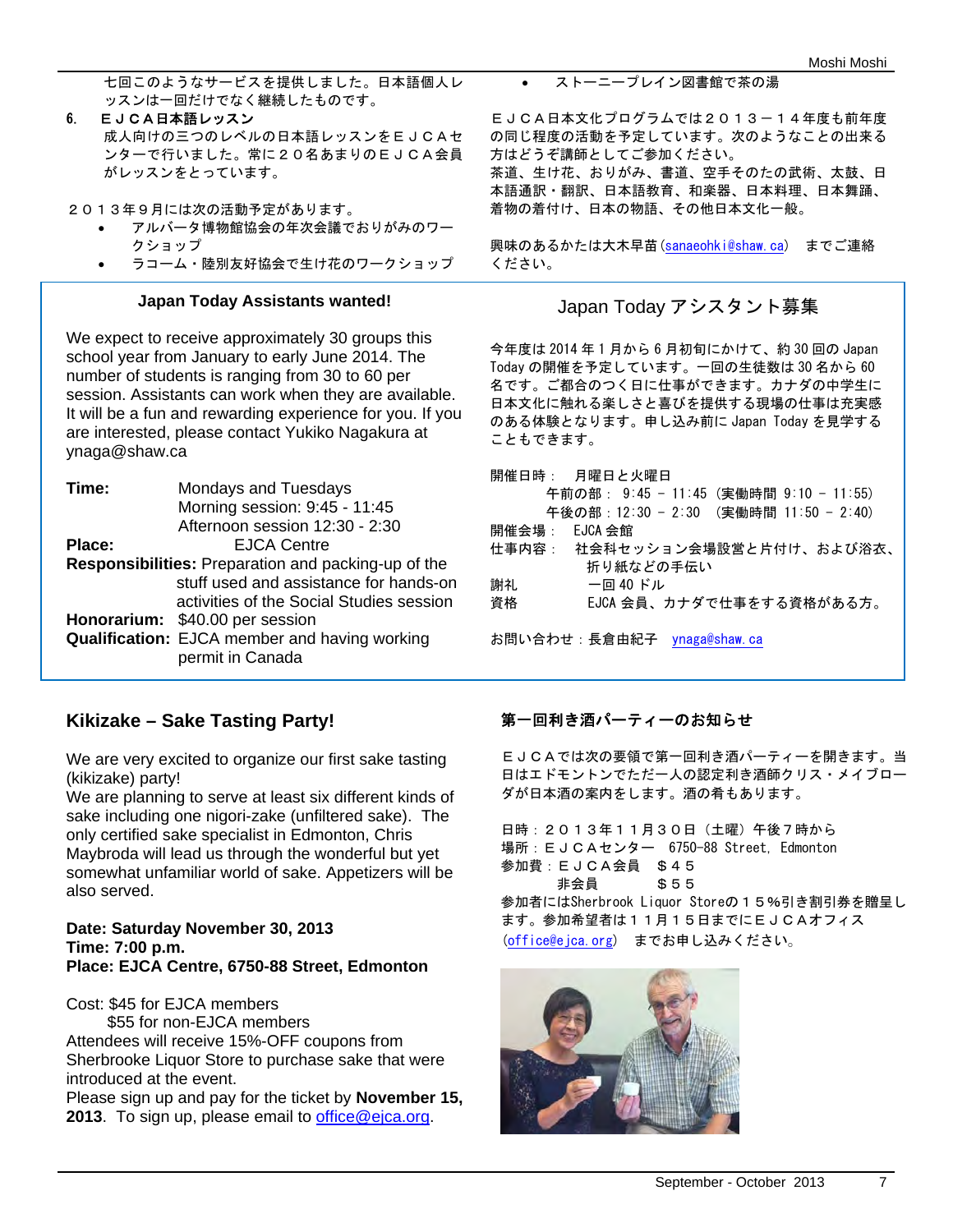## **ACL/EJCA Joint Committee** Sanae Ohki

The Argyll Community League (ACL)/EJCA Centre has been jointly operated by the Argyll community and EJCA since the current centre was built in 1994. The Joint Committee, with members from ACL and EJCA, meets three times a year with the centre manager to discuss maintenance and improvement of the centre.

Recent activities related to the building are:

- 1. Re-roofing of the Lounge and Office side of the building was finished in September 2013. Re-roofing of the Hall side will be completed shortly. It will cost \$66,000 out of which \$25,000 will come from the Facility Grant from the Edmonton Federation of Community Leagues (EFCL). ACL will pay the rest, \$41,000, from its Casino fund and general operating fund.
- 2. The building security system has been upgraded. Now a monitor screen in the office displays video pictures of four areas.
- 3. The hot water system was upgraded and heating systems were inspected.
- 4. The school at the east side of the park will be torn down by the end of October. The land will become a part of the Millcreek Park. ACL has been working with the city to make good use of the park area.
- 5. Beatification of the community Sidewalks in the community areas will be re-built in the summer of 2014. Brighter high-tech streetlights will be installed. Some modification of walking paths and upgrading of the parking areas will occur. ACL is thinking of flowerbeds and other beautification of the area.

The year 2014 will be the 20th anniversary of the Centre. For the commemoration of the anniversary, the Joint Committee is proposing a major renovation of the kitchen area. If both ACL and EJCA board support the idea, several members from each community will be asked to form the Kitchen Renovation Committee. Funding for anniversary projects will come mostly from the revenues generated by rentals of the centre that are shared jointly by both organizations. Because of the large cost, each organization needs to apply for the use of the Casino fund from the 2014 Casinos.

# アーガイル・コミュニティー・リーグ EJCAセンター 運営委員会報告 大木早苗

EJCAがEJCAセンターと呼んでいるセンターの正式名称は Argyle Community League/EJCA Centre で名前の通り、アーガイ ル・コミュニティー・リーグとEJCAが合同運営委員会で運営 しています。この運営委員会の最近の活動をお知らせします。

- 1. ラウンジとオフィスの上の屋根の葺き替えが2013年秋に 終了しました。ホールの上の屋根の葺き替えも近く行います。 全部で6万6千ドルの経費のうち2万5千ドルはエドモンオ ン・コミュニティー・リーグ連合会の施設援助基金から支給 されます。残りの4万1千ドルはアーガイル・コミュニティ ー・リーグがカシノ・ファンドと一般ファンドから支給しま す。
- 2. センターのセキュリティー・システムを向上してオフィスか らセンターの数カ所を同時にビデオで監視できるようにしま した。
- 3. 温水システムを改良して、温調システムも点検をしました。
- 4. EJCAセンター近くの現在使われていない小学校校舎の解 体が10月末に終了して公園の一部になります。ここの有効 利用をアーガイル・コミュニティー・リーグがエドモントン 市と一緒に検討しています。
- 5. アーガイル地区の歩道、歩道照明、公園の遊歩道などの改良 が2014年夏に終了します。

2014年はセンター開館20周年になるので、これを記念して センターの台所の大改良を考慮中です。センターの賃貸料収入を この費用の一部に当てますが、これだけは足りないのでアーガイ ル・コミュニティー・リーグとEJCAの両者で2014年開催 のカシノの収入の一部を台所の改良に使用できるように願書の提 出を予定してます。





Heritage Festival 2013, August  $3 - 5$ Japanese Pavilion

8 月 3 日―5 日のヘリ テージ祭り日本館

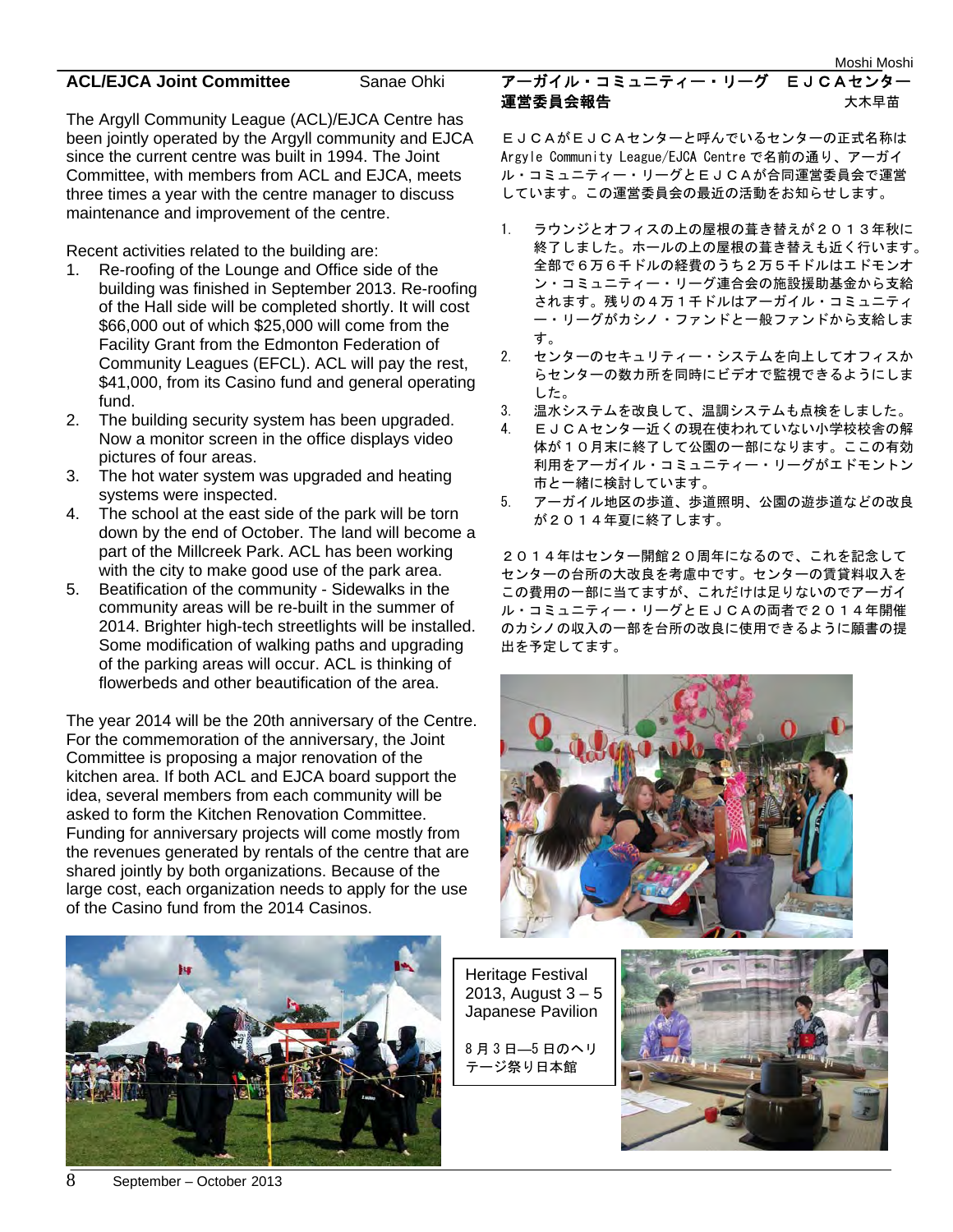#### **Tea Ceremony Club for Beginners** By Victoria Chum 茶道入門講座 さんじょう ビクトリア チャム

The fall session of the tea ceremony club will focus on practicing basic furo temae, following the Urasenke school's teachings. Participants will be introduced to the basic elements of tea practice including the purification procedure, handling of the equipment, preparation of the tea, and serving to guests. Practice will be conducted in the kneeling posture (seiza) but the practice environment will be relaxed. In each session, participants will take turns preparing tea as well as being a guest and enjoying tea with sweets. The 2013 Fall session will begin in October:

Dates: Thursdays October 10, October 24, November 14, and November 28 Time: 7 pm - 9 pm Place: EJCA Centre, 6750-88 Street, Edmonton (Lounge 3)

Fee: \$40 for the fall session or \$10 for the first class.

Please contact Victoria Chum by email at angesess@gmail.com or by phone at 780-667-0100 to confirm your attendance or for questions.



「初心者のための茶道クラブ」では次の要領で茶道入門講座を開 きます。興味のある方は Victoria Chum まで電子メール <angesess@gmail.com> または電話(780-667-0100)でご連絡く ださい。

日時: 2013年10月10日と24日;11月14日と28日; 午後7時から9時 場所:EJCAセンター(ラウンジ3,6750-88 Street, Edmonton ) 参加費:全四回40ドル、または第一回のみ10ドル

秋の茶道講座は裏千家流の風炉手前の練習に重点をおきますが、 茶道の基本の練習から始めます。練習は正座で行いますが、堅苦 しいものではありません。毎回参加者は主人と客の両方の立場に なりお茶とお茶菓子を楽しみます。

EJCAアート・クラブ 第一回水彩画展覧会 日時: 2013年9月28日 (土)正午から午後8時半 2013 年 9 月 29 日(日)午前10時半から午後5時 レセプション:2013 年 9 月 28 日(土)午後 6 時半から 8 時半 会場:EJCAセンター 6750-88 Street, Edmonton

EJCAアートクラブの初めての水彩画展です。皆様お誘い合 わせのうえレセプションにおいでください。

# **EJCA Art Club** First Watercolour Exhibition

Sept 28, 2013: 12:00 to 8:30pm

Sept 29, 2013: 10:30 to 5:00pm

Reception: Sept 28: 6:30 to 8:30 bM

Edmonton Japanese Community Association Centre 6750-88st, Edmonton

We would like you to join us at the reception on Saturday (Sept 28) evening. Please come to view our artwork and meet the club members.



#### **Introduction to Traditional Japanese Embroidery**

Create your very own piece of Japanese embroidery using traditional tools and techniques with silk and metal threads.

When: November 9 & 10, 2013, 9:30 AM to 4:30 PM Where: Westview Village Community Centre 10770 Winterburn Road

To register or for more information, please contact: Marian Preshing 780-473-3003, mpreshi1@telus.net Please note; registration cut-off is October 15, 2013

Workshop design and materials provided by: The Japanese Embroidery Centre; Atlanta, USA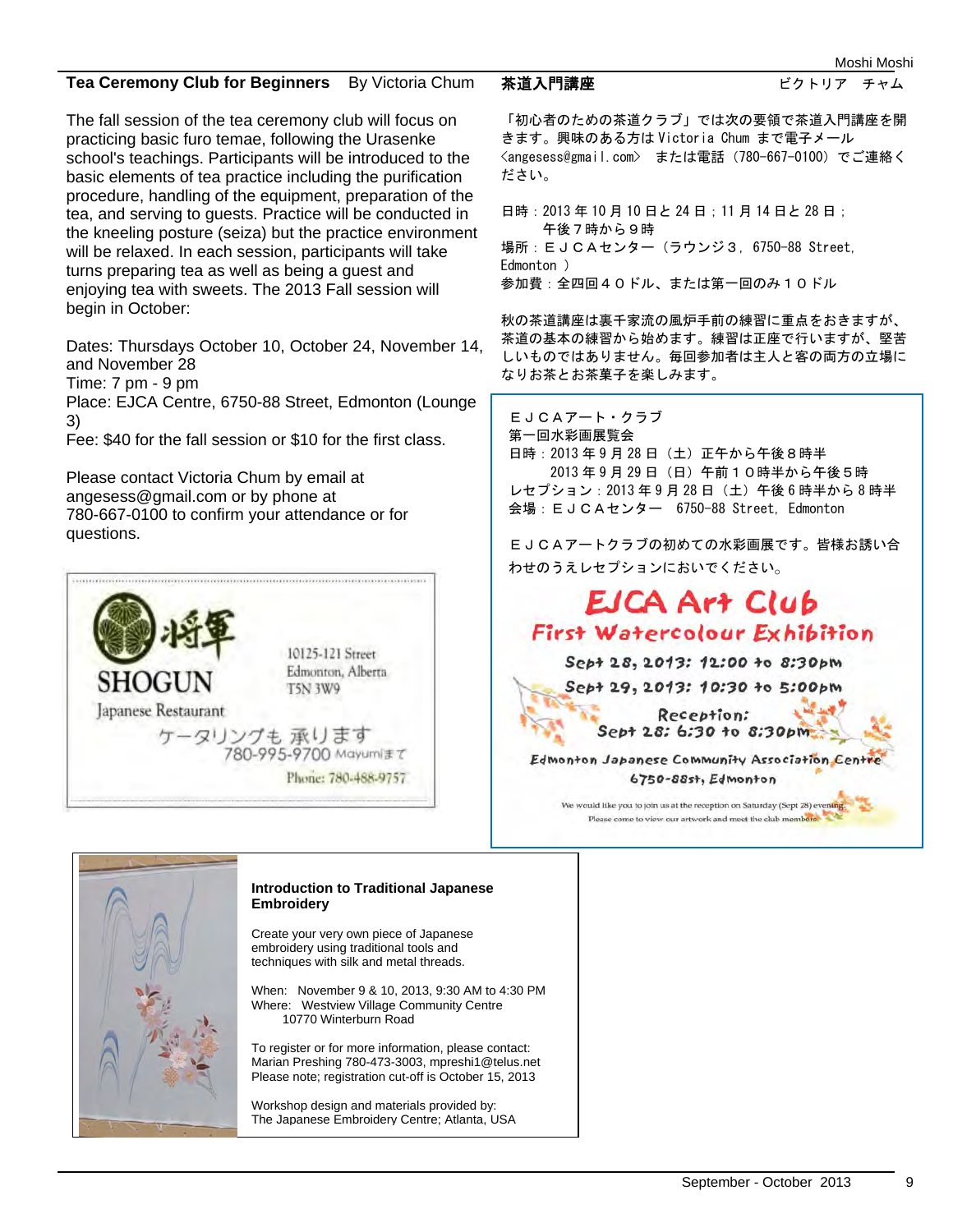## **Matsu no Kai (Seniors 55+) Club**

by Louise & Peter Wong

The Matsu no Kai members took advantage of the tropical weather in July and August to go on a series of outings. We made our annual trek to Northlands to watch the horse races and enjoy the delicious lunch buffet. Most of the group made some money betting on the races but, win or lose, we all had a very good time. A smaller group went to a Chinese restaurant for lunch before taking in the "Chop Suey on the Prairies" exhibit at the Royal Alberta Museum. It was quite an interesting exhibit showing the role of Chinese restaurants, mainly in Alberta, and the lives of the people who owned them and their patrons.

At our July meeting, it was decided to try something different. Instead of our usual bento box lunch, we had a potluck. There was a variety of tasty dishes to choose from and everyone's plates were soon overflowing. Members thought the potluck was a good idea and were open to doing it again. After lunch, everyone helped to price and package sale items for the Heritage Festival.

 In August, members went to the Telus World of Science to watch an IMAX movie before the theatre closed for renovations. Of course, food is very important to our group so we began with dim sum for lunch. "Rocky Mountain Express" told the story of how the railroad line was built through the Rocky Mountains. It showed the difficulty in planning the route, the hardships suffered by the laborers and mentioned the group of Japanese workers who were killed in an avalanche. By the end, we were all keen on taking a train trip!

The good weather held for our September outing to Mikado restaurant for lunch followed by a cruise on the Edmonton Queen. It was so hot that many passengers opted to stay in the shade and watch the scenery rolled by as the Queen went along the river. It was a very relaxing ride and a nice respite from our busy lives.

Our future outings will include a visit to the River Cree Casino in October and an Elvis musical show at the Jubilations Dinner Theatre in November. Our annual Christmas lunch will be held in December. If anyone

would like information on these outings or our monthly meetings held on the  $4<sup>th</sup>$  Wednesday of each month (except December), please contact the Club President, Peter C. Wong, at 780-487-7099 or petercwong@shaw.ca.

# **IN MEMORY OF…. HIROSHI "HARRY" SAMESHIMA**

On August 21, 2013 at age of 86, Harry went on to his final voyage. We will miss him and his friendly personality. Our sympathy goes to the family of siblings left to cherish his memory. Harry can meet up with his loving wife Lillian to continue on with their journey.

# 松の会(シニアーズ55+)クラブ

ルイス&ピーター・ワン

天気に恵まれて、7月8月と松の会はいろいろな所に出かけまし た。毎年恒例のノースランドの競馬にも行きました。ビュッフェ ランチの後で、勝ったり負けたりと競馬を楽しみました。またロ イヤル・アルバータ博物館で開催中の「プレイリーのチョプス イ」展にもいきました。主にアルバータ州のいろいろな所で中華 料理店を開いた人達とその店のお客に関連した展示がありました。

 7月の例会ではいつものお弁当ではなくポットラックランチを 試みました。いろいろな食べ物を持ち寄って食べるのは楽しく、 またポットラックをしようという話になりました。昼食のあとで ヘリテージフェスティバルで売る工芸品の値段をつけました。

8月には点心の昼食の後で、テラス・ワールド・センターのIM AX劇場で「ロッキー山急行」という映画を見ました。ロッキー 山脈を通ってどのように汽車の線路を敷設したかという物語です。 雪崩で亡くなった日本人建設労働者の話も出てきます。

9月にはミカドレストランの昼食の後でリバーボート「エドモン トン・クイーン」に乗ってノース・サスカチュワン川のクルーズ を楽しみました。

10月にはリバー・クリー・カシノ、11月にはジュビレーショ ンズ劇場でエルビス・プレスリーのミュージカル、そして12月 にはクリスマス・パーティを予定しています。例会は毎月第四水 曜日にEJCAセンターで行います(12月以外)。松の会に入 会を希望する方は下記までご連絡ください。 Peter C. Wong, at 780-487-7099 or petercwong@shaw.ca.

2013年8月21日にヒロシ・ハリー・サメシマさんが86才 でお亡くなりになりました。心からご冥福をお祈りいたします。





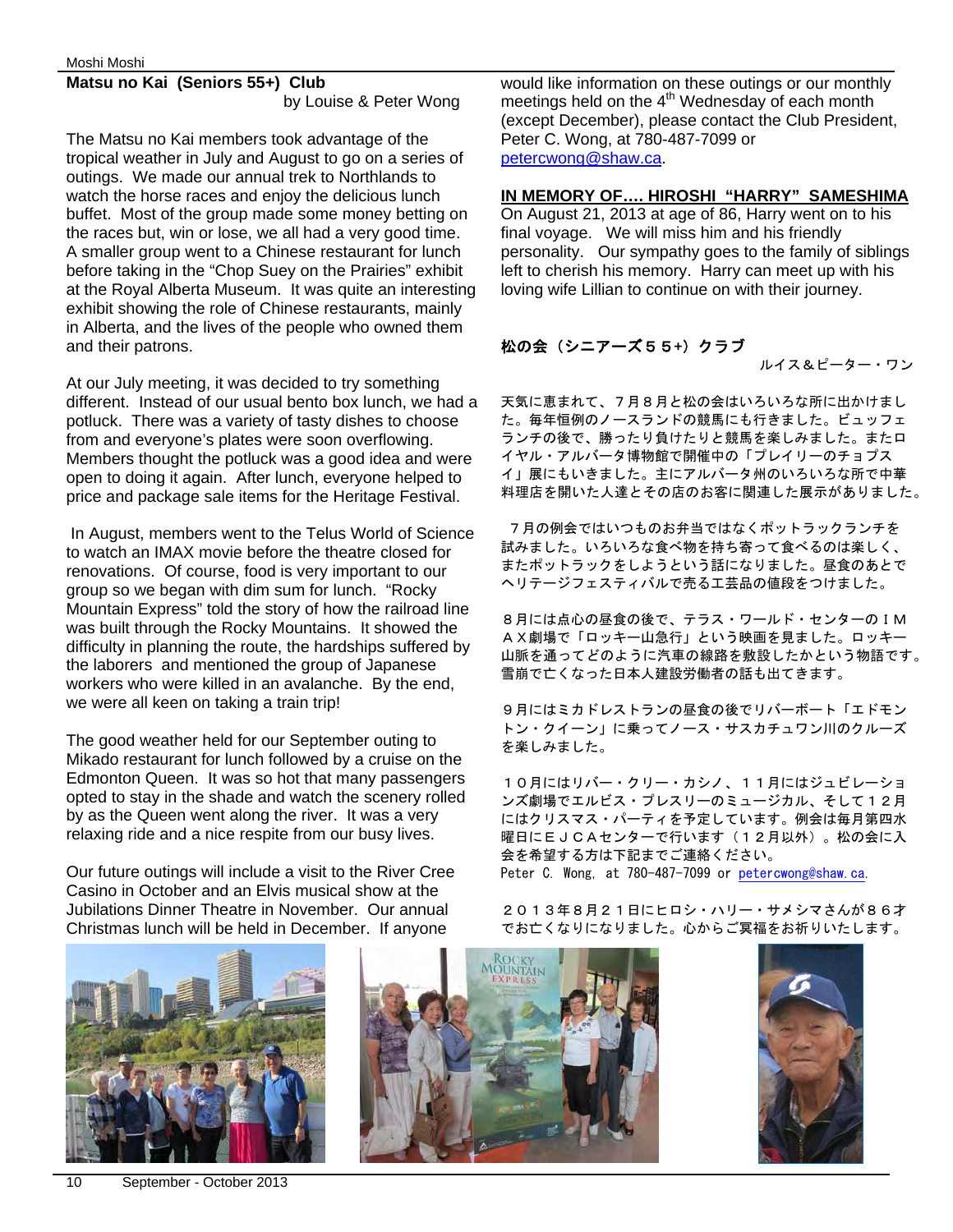#### **THE KIMIKO SHIMIZU ARTS AND CULTURAL DEVELOPMENT GRANT**

The Kimiko Shimizu Arts and Cultural Development Grant, in the amount of \$500 is awarded annually to support activities or projects with a strong cultural and craft component appropriate to the Japanese Canadian community. For example, applicants might study with a tea master, attend a taiko workshop, publish poetry, practice sumi-e, attend a haiku conference, collect historical artifacts, carry out a specific project (studying in Japan, developing special media), attend a karate dojo, conduct research, prepare a manuscript and so on. Some Important Criteria:

1. The application for the grant must be made by an individual.

- 2. The applicant must be a member in good standing of the EJCA for the past two years. If the applicant is a student or child, then the applicant's parents must be members in good standing for the past two years.
- 3. There is no age restriction for applicants.
- 4. There will be a three year waiting period before recipients of the grant will be eligible to apply for

#### **You must pass the following Alberta Health Services Food Safety Test to work in the EJCA kitchen**

by John Priegert, Manager

- 1. What can contaminate food?
	- a. harmful microbes like Norovirus
	- b. chemicals like sanitizers
	- c. physical objects like glass fragments
	- d. all of the above
- 2. What is the Danger Zone for food storage?
	- a. -10˚C to +10˚C
	- b.  $+10^{\circ}$ C to  $+90^{\circ}$ C
	- c.  $0^\circ \text{C}$  to  $+4^\circ \text{C}$
	- d. +4˚C to +60˚C
- 3. The total time that food should be in the Danger Zone is:
	- a. 5 hours
	- b. 30 minutes
	- c. 60 seconds
	- d. 2 hours

4. What should be done with food that is kept in the Danger Zone too long?

- a. Refrigerate immediately
- b. Reheat to boiling point
- c. Serve it before serving fresher food
- d. Throw it away

the award again.

5. Applicants must fill out the application form which must be received at the Edmonton Japanese Community Association by the deadline date: October 31, 2013.

 Mail to: Scholarship and Awards Committee Edmonton Japanese Community Centre 6750 – 88 Street Edmonton, AB T6E 5H6

The EJCA Scholarship and Awards Committee will judge the merits of each application and make recommendations to the EJCA Board. The Board will make final decisions regarding the award. Please contact David Mitsui at david.mitsui@ualberta.ca for receiving an application form or for any question.

# キミコ・シミズ美術文化助成金

キミコ・シミズ美術文化助成金プログラムでは、毎年500ド ルの助成金を日系人コミュニティーにふさわしい美術文化活動 に提供しています。今年度の助成金への応募締め切りは201 3年10月31日です。助成金の審査はEJCAスカラシップ および賞与委員会がおこないます。興味のあるかたは上記の英 語の審査基準を読んでデービッド・ミツイ

( david. mitsui@ualberta.ca)から申請書をもらい10月31 日までにEJCA オフィスへ提出してください。

- 5. What is the cause of cross-contamination?
	- a. Defrosting raw meat on the top shelf of the refrigerator
	- b. Cutting raw chicken and vegetables on the same cutting board
	- c. Using the same knife for cutting seafood and salad
	- d. All of the above

The correct answer to all questions is "d."! To work in a commercial kitchen like EJCA, a kitchen worker must get 80% on the 25 questions on the Alberta Health Services Food Safety Test. The Study Guide and a sample test are available at the Office for your interest.

EJCAの台所を手伝う人は上のようなアルバータ医療省食 品安全部が行うテスト25問のうち80パーセント以上を正 しく回答しなくてはいけません。このテストのための予習材 料とテストの例題がEJCAオフィスに置いてあります。E JCAの台所を手伝う機会のある方はどうぞご覧ください。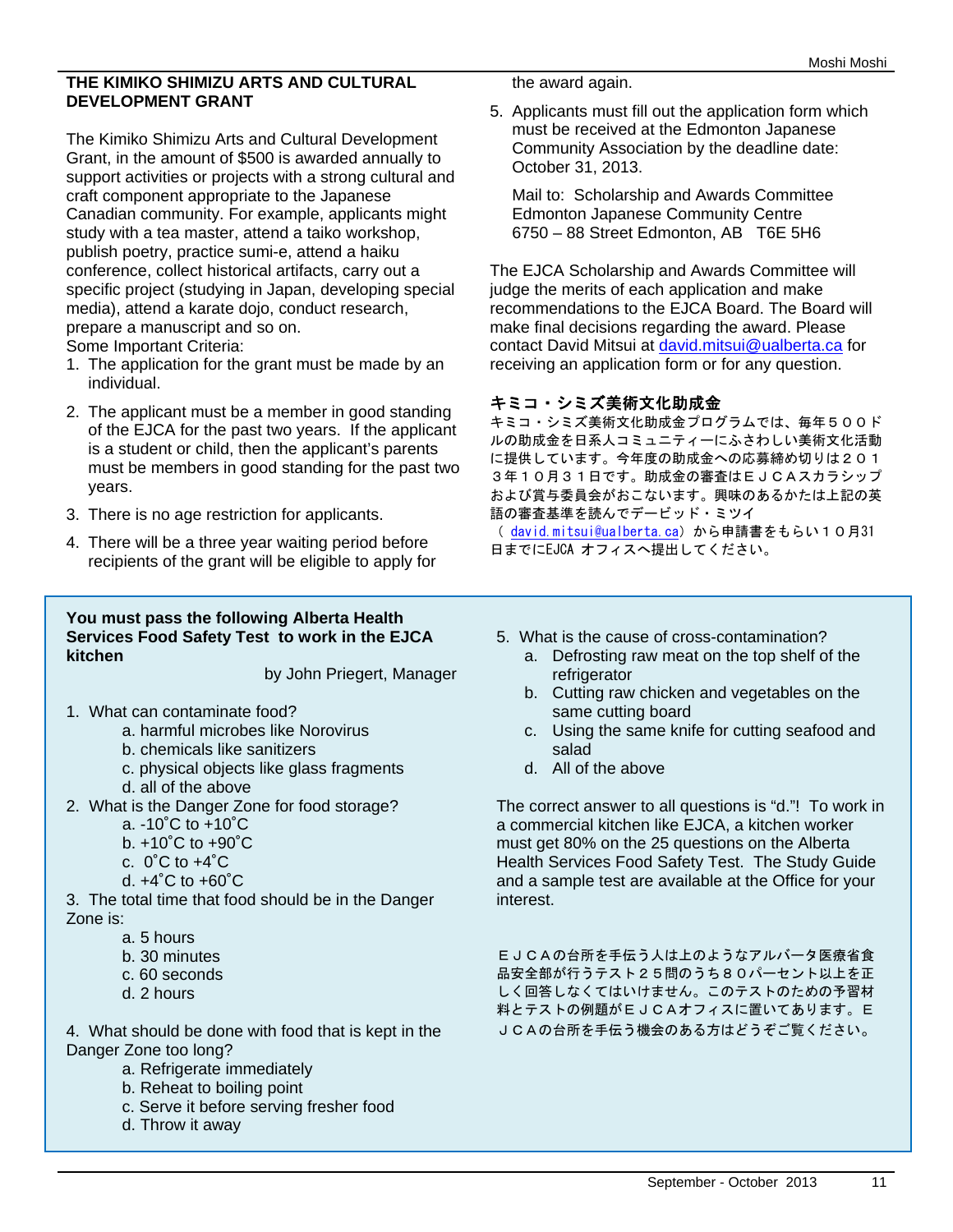

# **TAIKO WORKSHOPS**

*Kita No Taiko* is holding beginner and advanced Japanese Drumming workshops for the public.

Beginner (Level I), choose from Oct 19 or 26, 2013.

Intermediate (Level II), Nov 24, 2013.

Do you know someone who might appreciate a workshop gift certificate for a birthday or other special occasion?

\$50 for a 3 hour workshop. Minimum age is 13 years old.

The beginner workshop allows people to experience taiko from a different perspective – through participation! There is plenty of drumming, and we encourage people to have fun with the taiko. Apprenticeship may be considered.

Get on our mailing list to be notified of exact workshop dates or show updates. See our website for info or a workshop application: www.kitanotaiko.ca, or call:780-431-0300 or email: info@kitanotaiko.c a

# 北の太鼓の太鼓ワークショップのお知らせ

初心者: 10月19日または26日からのワークショップ 中級者: 11月24日からのワークショップ

参加費:3時間のワークショップで\$50 参加資格:13才またそれ以上

参加希望者は上記の電話または電子メールでご連絡ください。

Japanese Legal Workshop by Yoko Azumaya

A Japanese legal workshop was held on September  $13<sup>th</sup>$ . I was pleasantly surprised to see so many people showed up to learn about Wills and Estate. Attendees had many interesting questions and stories to exchange so that one hour was not enough to cover the topic. On the other hand, when the next topic, Divorce and Hague Convention started, only a few people attended. I got a bit lonely, but it was nice to know many couples are happily married.

By the way, I would like to add a bit more explanation on tax issue. Please note that tax is not my speciality and thus my explanation was not clear. If a deceased owned a house, the house is deemed to be sold (regardless to whether it is actually sold or not), and the estate has to pay tax on the capital gain. I believe the attendees got an impression that the entire house value was taxable, and that is not correct. Also, if the estate is not vested immediately after the death, the estate needs to keep paying for the income tax on the increased value (such as income from bank interests or investments) made until the estate was divided among the beneficiaries. If a spouse is named as beneficiary for the RRSP, it is not taxable; however, if others are named as beneficiary, the RRSP is taxable. Please consult accountants or tax lawyers for details. I would like to have another Japanese workshop on the same topics in December. If you would like to learn these topics in English, please let the EJCA know so that I can arrange one as well.

# 日本語法律セミナーを終えて 東谷 陽子

Moshi Moshi

9月13日に日本語で法律セミナーを行いました。2時になる までは「誰も来なかったら寂しいなあ」などと思っていたので すが、杞憂でした。遺言、相続は多くの方に関心深いトピック だったようで、17人もの方に参加していただきました。皆さ ん活発に質問をされたりお互いに話し合いをされて、時間があ っというまに過ぎてしまいました。反対に、3時15分から離 婚の話を始めたときは、うってかわって閑散としました。離婚 などはあまり関係のない人が多いのでしょう。ちょっと寂しく なったのは事実ですが、仲のよい夫婦が多いのはよいことです。

ところで、相続時の税金について補足があります。税金は私の 専門外なので説明不足な部分がありました。家を相続する場合、 家の価値があたかも売れたかのように計算されて所得税がかか る、と説明しました。そのため、家の価値全体に対して所得税 がかかるような印象を与えましたが、これは違います。家が売 れたかのように計算されるのは事実ですが、capital gain に対 して税金がかかります。相続が行われるまで相続財産に対し所 得税を支払い続ける必要がありますが、相続に二年以上かかっ た場合、二年目以降は財産の増えた分(銀行利子など)に対し て所得税を払います。また、RRSPは受取人を配偶者にして おいた場合、税金を払う必要がありませんが、その他の人が指 名されていた場合、税金を払う必要があります。税金に関して 詳しく知りたい方は、会計士、または税金を専門にしている弁 護士にご相談ください。

12月にまた同じ内容のセミナーを行いたいと思います。今回 は参加できなかったけど興味があるという方、どうぞご参加く ださい。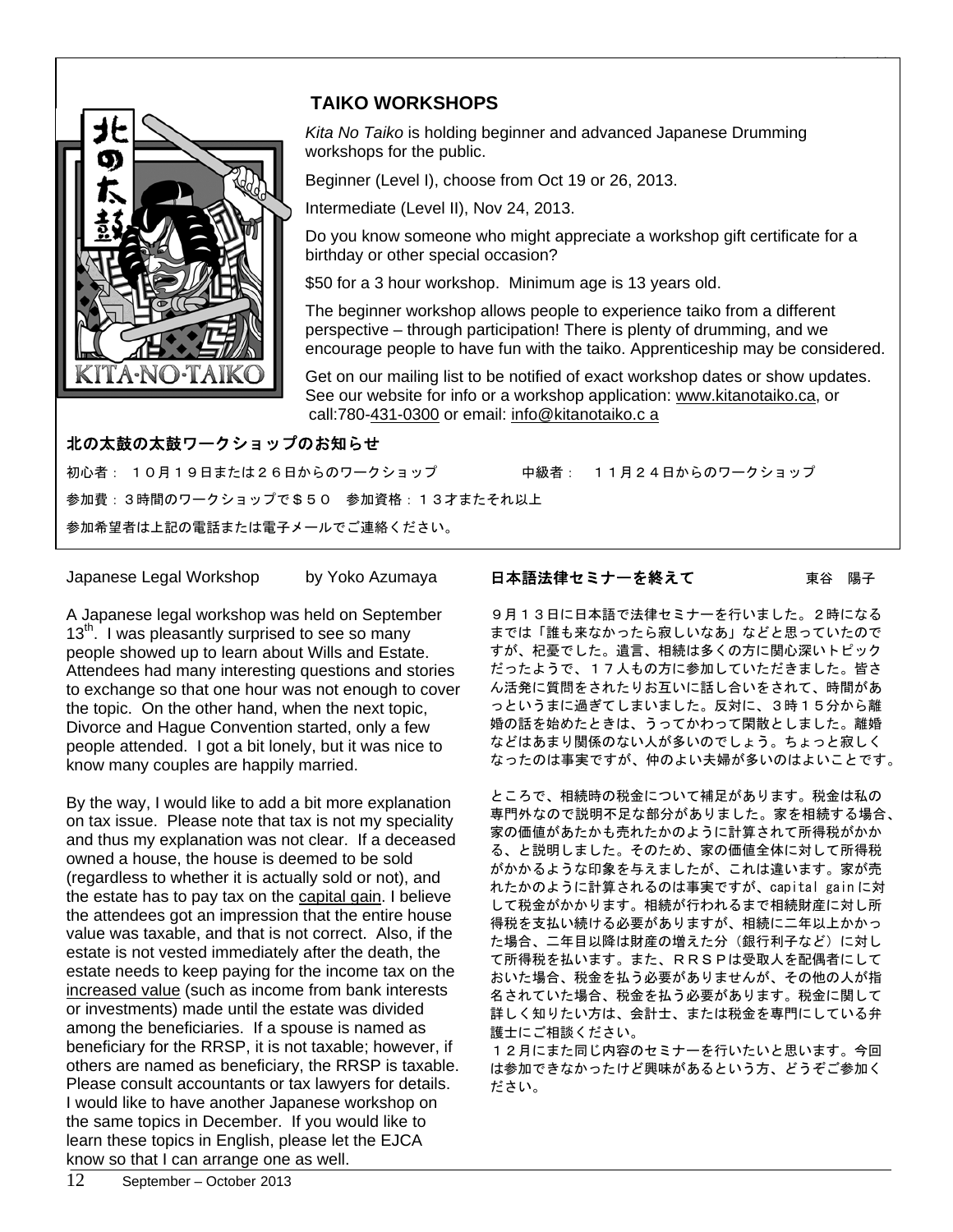# **VOLUNTEER AND DONOR APPRECIATION**

The EJCA Board would like to send its sincere thanks to all volunteers and donators. If your name is missing from the list, please inform Stephanie Bozzer so it can be noted in the next Moshi Moshi. Please help us to maintain an accurate list.

#### **History Project survey data entry, August 4, 2013**

Coordinator: Sanae Ohko

**Volunteers:** Aya Okamoto Kyoko Watanabe Yu Hasegawa

## **Heritage Festival, August 2,3,4,5, 2013**

**Volunteers:** Ai Katsumata Ai Nakano Aiko Kawawada Akira Nemoto Alanna Yee Alicia Wu Alistair Wilkinson Ally Wu Aya Okomto Alyson Wu Amanda Lai Anju Nemoto Anthony Wu Asuka Tsuchida Ayumi Pirieirie Bob Motokado Brenda Madsen Brian Maximchuk Bruce Robertson Carley Okamura Carole Eder Cathy Tennant Chaelin Lee Changying Shu Charlene Candice Cindy Qian Crystal Cao Dan Gyoba Daniel Torres Dave Mueller Donald Jordan Eamily Chan Edie Nagata Ela Stelck Elizabeth Bennard Elizabeth Evans

Coordinator: John Priegert Keiko Marumo Emi Takahishi Emily Fang Eri Yamamoto Ethan Forget Fenglai Cui Gordon Okamura Greg Kaufman Harry Sameshima Haruna Hida Heidi Matsune Hiroshi Shimiu Hiroshi Yoshida Hitomi Sato Hitomi Suzuta Hitomi Ueda Iyla So James Metke Janis Sasaki Jason Fahy Jason Stelck Jennifer Ziola Jindou Dong John-Paul Sicotte Jordan Foisy Joseph Kim Julian Haogsina Julie Rossignol Kan Kin Kana Takebayashi Kanae Saito Karin Sutton Karla Cabarrubias Karyn Robertson Kathie Okamura Kathy Gee

Katie Salter Kaytlin Wu Keiji Mullins Keiko Nakano Keiko Yoshida Ken Tanaka Kenta Watanabe Koho Dam Kyoko Oniel Kristi Zuo Laura Gyoba Lena Sutton Linda Yao Liz Machida Louise Wong Lynn Lin Machiko Ogawa Maki Oba Mako Takeda Mami Hara Mami Kobayashi Mari Nagata Masa Oba Masako Shimizu Masayo Ono Masayuki Noguchi Matt Russell Megumi Campbell Michael Simpson Michaela Rafferty Mikhail Kraskovskiy Midori Tanaka Mineko Mullins Mineko Sanano Minoru Murayama

Miranda Lin Misumi Hirano Mitsue Umeda Mizuho Mori Nagisa Nakamura Nanako Taguchi Nathan Fournier Naomi Leroy Neva Rowell Noriko Fujino Noriko Kin Noriko Marumo Olivia Salioh Oman Amer Paulida Tran Peter Wong Philip De la Fonte Ray Yuen Rika Kin Rob Burns Rogie Golleso Ron Okamura Ruby Tsuruda Ryan Dumas Ryan Satyabrata Ryllan Dobbelsteyn Sachiyo Motohachi Sakiko Ueno Sanae Ohki Sandra Mak Sarah Choi Satako Nemoto Satsuki Imano Sawako Inagaki Selena Dennis

Sharon Lee Shawn Geres Siyu Liao Soly Sawada Stefen Manage Stephen Hladky Steve Munro Steven Lundle Sumi Umeda Sze Lap Lee Tami Tujikawa Terrin Guze Toshiaki Koike Vicky Wong Waca Umeda Waden Carvagal Warren Rafferty Xiao Chen Yinglin Huang Yoko Yasuda Yoshie Kaneda Yoshiko Motokado Yu Hasegawa Yue Ma Yujie Qin Yuka Hirai Yuki Dam Yukiko Isaka Yuko Hashimoto Yumi Suzuki Yutaro Bando Zavian Sildra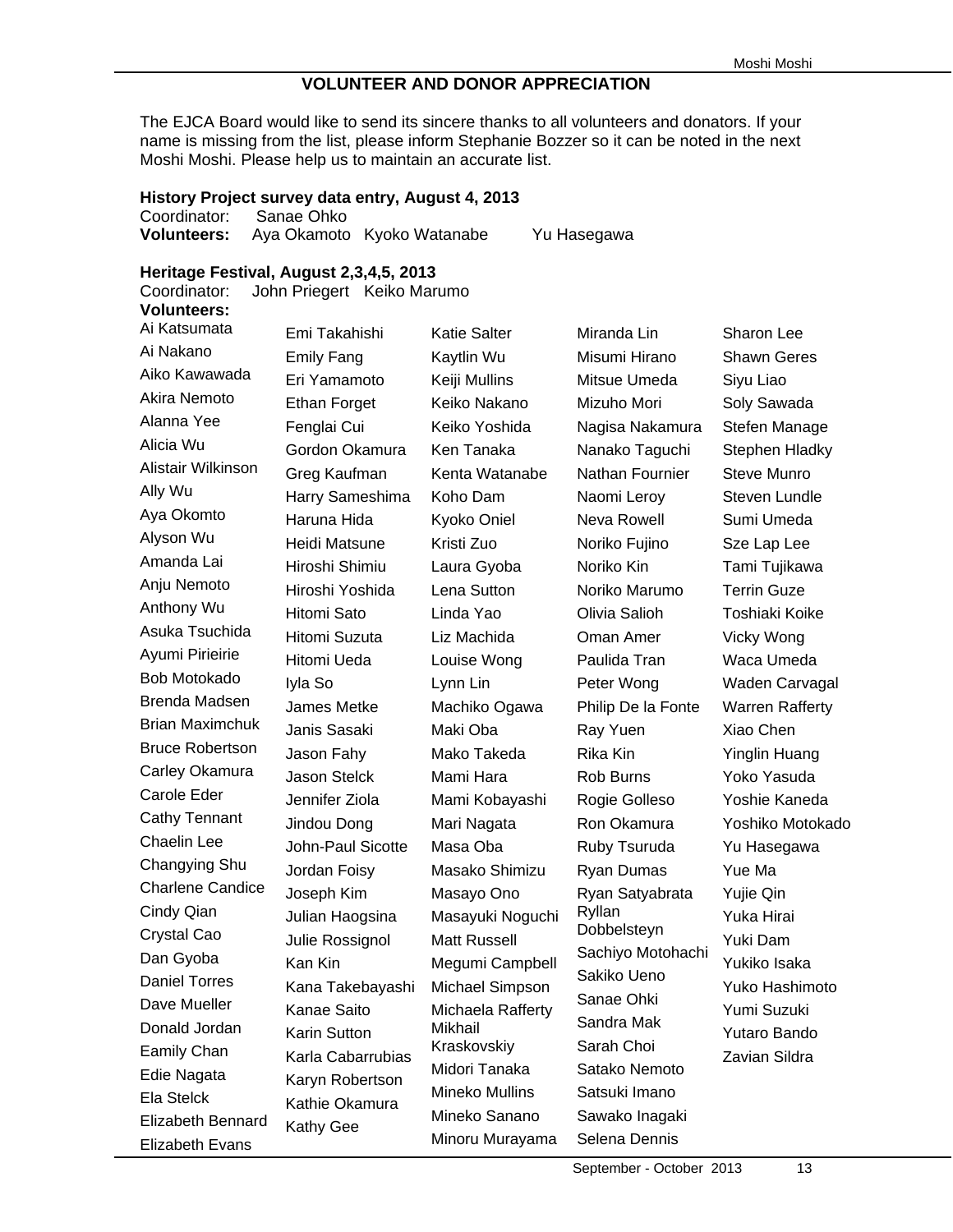# **Directory of EJCA Affiliated Clubs & Groups Ikebana Club**

**Awa Odori** - Japanese Folk Dance Practices: 2nd Sunday of each month, 10:00 am - 12:00 noon Contact: Emiko Kinoshita at 780-451-6196

#### **Bonsai Club**

Meetings: 3rd Thursday of each month, 7:30-9:30 pm Contact: Les Dowdell at <hokkoku@telusplanet.net>

**Calligraphy - Keifukai of Edmonton**  Contact: Naomi Leroy at <l.naomi@telus.net>

**Chigiri-e Art** - Torn Paper Artwork Creation Contact: Keiko Frueh at 780 436-5843

**EJCA Art Club** - Watercolour Painting Contact: Yumiko Hoyano at <yumiko@shaw.ca>

#### **Edmonton Gojukai Karate Club**

Tuesdays and Thursdays (except holidays) Children, 7-12 years of age: 6:00-7:00 PM Youths, 13-17 years of age: 7:00-8:15 PM Contact: John Priegert 780 436-1825 <priegert@telus.net>

#### **Ju-Jitsu Go-Shin-Do Ryu Club**

Contact: Kevin George at <shakasdream@gmail.com>

#### **Karaoke Club**

Practices: 1st & 3rd Friday of each month, 8:30-11:00 pm Contact: Takashi Ohki at 780 459-3862

#### **Kendo & Naginata Club**

Meetings: 2nd & 4th Friday of each month at 7:00 pm Contact: info@eknc.org, website: <www.eknc.org>

#### **Kita No Taiko** - Japanese Drumming

Practices: Mondays and Wednesdays from 7 pm Contact: 780 431-0300 or <info@kitanotaiko.ca> Website: <www.kitanotaiko.ca>



Contact: Jean-Marcel Duciaume at 780 803-5690 <jmduciaume@gmail.com>

**Matsu no Kai** - EJCA Seniors Activities (55 years and up) Contact: Peter C. Wong at 780 487-7099 or <petercwong@shaw.ca>

**Nihongo Kaiwa Club** – Japanese Conversation Mondays  $5 - 7$  pm (except holidays) Contact: Carol Rushworth at < rushwrth@telus.net >

**Nihongo Kids Club** - Japanese Communication for Kids Thursdays 12:20 – 2:00 pm Contact: Yukie at < edmontonkids@gmail.com >

**Nobara Chorus Group**  Practices: 1st & 3rd Wednesday and 3rd Sunday of each month, 10:00 am - 12:00 noon

Contact: Toshiyo Iwashina at <tiwashina@hotmail.com>

**Sabaki Go Club** - Learn and Enjoy Playing Go Meetings: Tuesday evenings from 7:00 pm Contact: Chuck Elliot at 780 452-1874, < Chuckbrenda@shaw.ca > Website: < www.sabaki.org >

#### **Table Tennis**

Practices: 1st & 3rd Sunday of each month, 1:00-3:00 pm Contact: Sanae Ohki at < sanaeohki@shaw.ca >

#### **Tea Ceremony for Beginner Club**

Ryurei Style practice

Contact: Victoria Chum at <angesess@gmail.com>

**Wakaba Kai** - Traditional Japanese Dance Contact: Keiko Frueh at 780 436-5843

#### **Women's Gojukai Karate Club**

Contact: Dana Nawata at < dnawata@shaw.ca



# **Shop Online at**



# *www.fieldandwater.ca*

*e-mail: info@fieldandwater.ca*

アルバータ州で美味しい新鮮な Seafood が食べられます! 日本人経営、日本食材の宅配専門店です。10月からエド モントンでもサービススタート!!配達料金と合わせても、 大変お得です。ぜひ、ご利用ください !! 数人で一緒に注 文頂く方法もあります。詳しくは、WEB サイトをご覧くださ い。

- ・Provide fresh frozen sea food from West/East coast.
- ・Rice, seasoning, sliced meat, Japanese snack etc….
- ・Deliver to your home or office.
- ・Order from our web site 24/7 !!
- ・Charge of delivery fee. Still very reasonable price!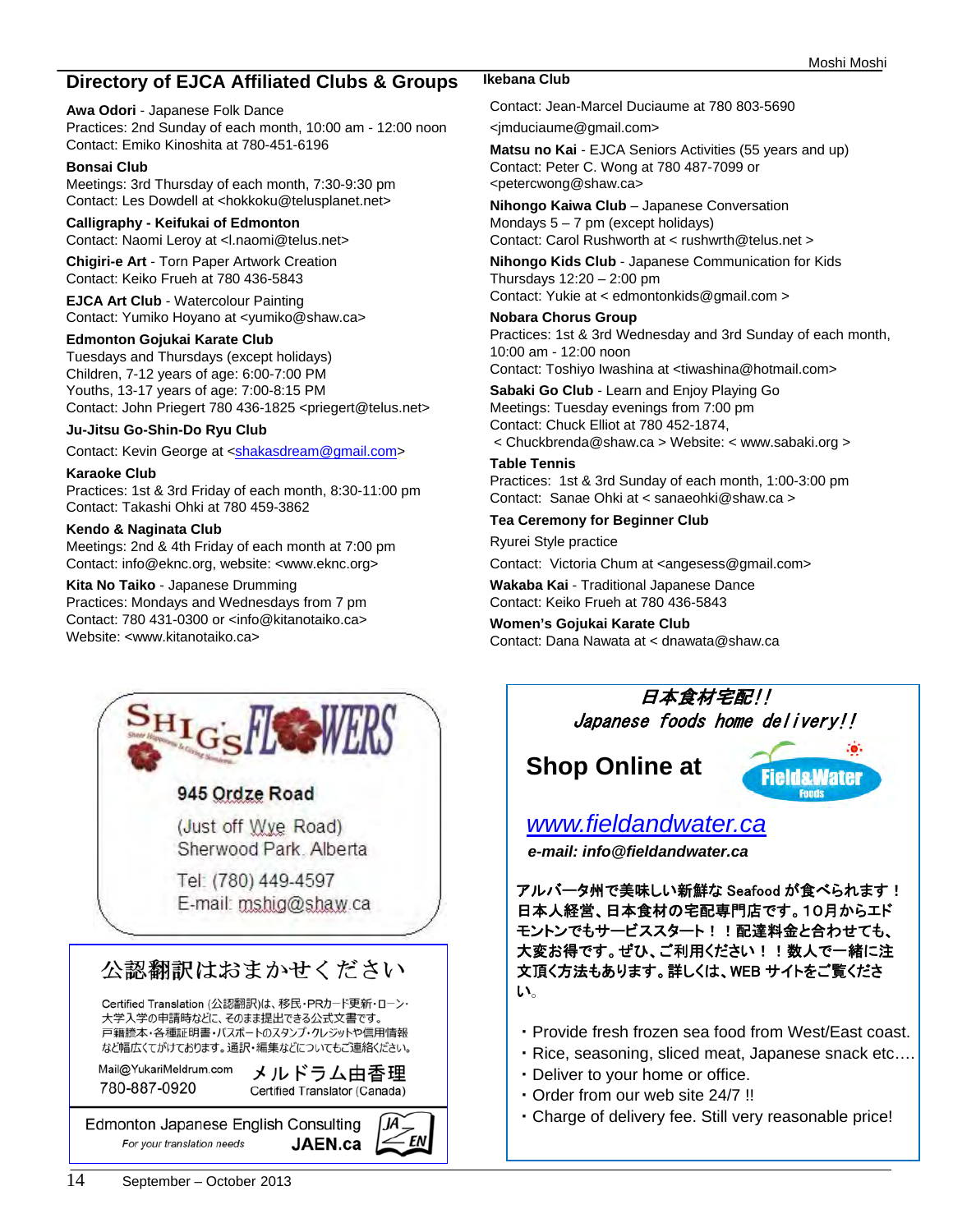Moshi Moshi





**BANZAI** EDMONTON-CALGARY **CASUAL JAPANESE** 安<て早い - Inexpensive and quick! 4608 Calgary Trail, Edmonton **OPEN DAILY 11:00 AM - 8:30 PM** SOMETHING NEW SUPER DELUXE BENTO \$12.95 (Tempura, Chicken, Beef, Sashimi, Miso Soup) **KATSU CURRY** \$ 8.95 (Pork Cutlet, Original Curry)

> **SALMON TERIYAKI BOWL**  $$8.95$





Yoko Azumaya, Barrister & Solicitor

Phone: 780-414-5400 Email:yazumaya@barrpicard.com

日本語でご相談いただけます。約20分ほどの 無料相談に応じておりますので、お気軽にお電 話ください。

ブログもご覧ください: http://yokoazumaya.blogspot.ca/